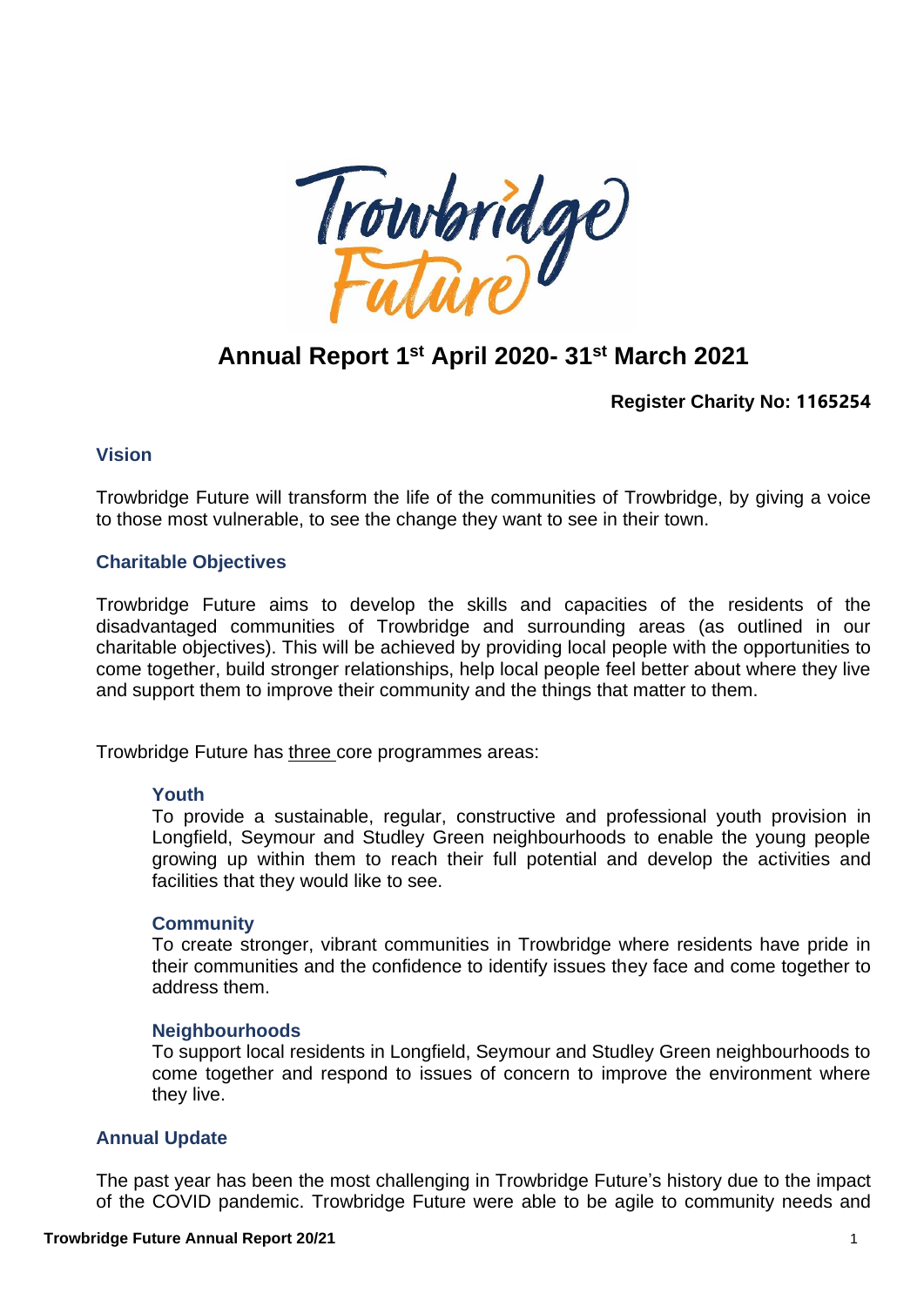changing Government guidelines through the hard work of our responsive team. As an organisation, Trowbridge Future can be proud that we were able to continue to operate through this time and leverage COVID specific funding to meet the needs of the most vulnerable residents in Trowbridge. We continued to make connections with our regular attendees, deliver essential response work to those most at need whilst working hard to navigate the COVID rules and ensure that Trowbridge Future deliver its activities safely.

Following our hard work delivering COVID response work, we had the exciting news that we had received 3-yr National Lottery Funding. This enabled us to move all of our staff on to permanent contracts, become a real living wage employer and increase our staff team to extend the range of activities we are able to deliver.

## Key Successes

- Launched a new dedicated youth and community space on Studley Green (the most deprived area of Trowbridge)
- Taken over the running of Seymour Community Hub, our second Community Hub which also provides an office space for our core staff team
- Started a new community fridge on Seymour Estate and created a template to be replicated in Studley Green and Longfield.
- Undertaken the preparation to re-launch five youth sessions across Trowbridge in Longfield, Seymour and Studley Green
- Implemented our Kindness card, a scheme by which young people earn credits for the number of acts of kindness that they have undertaken within the community.

## Youth Programme

During the past year, the youth team continued to support young people remotely through individual online contact and individual mentoring of four young people who had been identified as having significant safeguarding concerns. The youth team delivered 108 activity packs that supported individual mental health wellbeing as well as an Easter themed pack with activities to complete over the Easter holidays. The delivery of packs enabled staff to be able to offer doorstep wellbeing check ins with both parents and young people. The team were able to offer 16 weeks of online zoom sessions, over two sessions per week. In the late summer/autumn the youth team were able to offer a series of outdoor activities using sports and play equipment we had fundraised for through the Magic Little Grant scheme. In March 2021, the youth team sent out Trowbridge Future positive postcards to children and young people to keep up emotional morale as lockdown continued in some form. In preparation for re-opening



activities in April 2021 the team had prepared both the Studley Green and Seymour Cabin in readiness for delivering five youth sessions each week, using Longfield Community Centre as a third venue.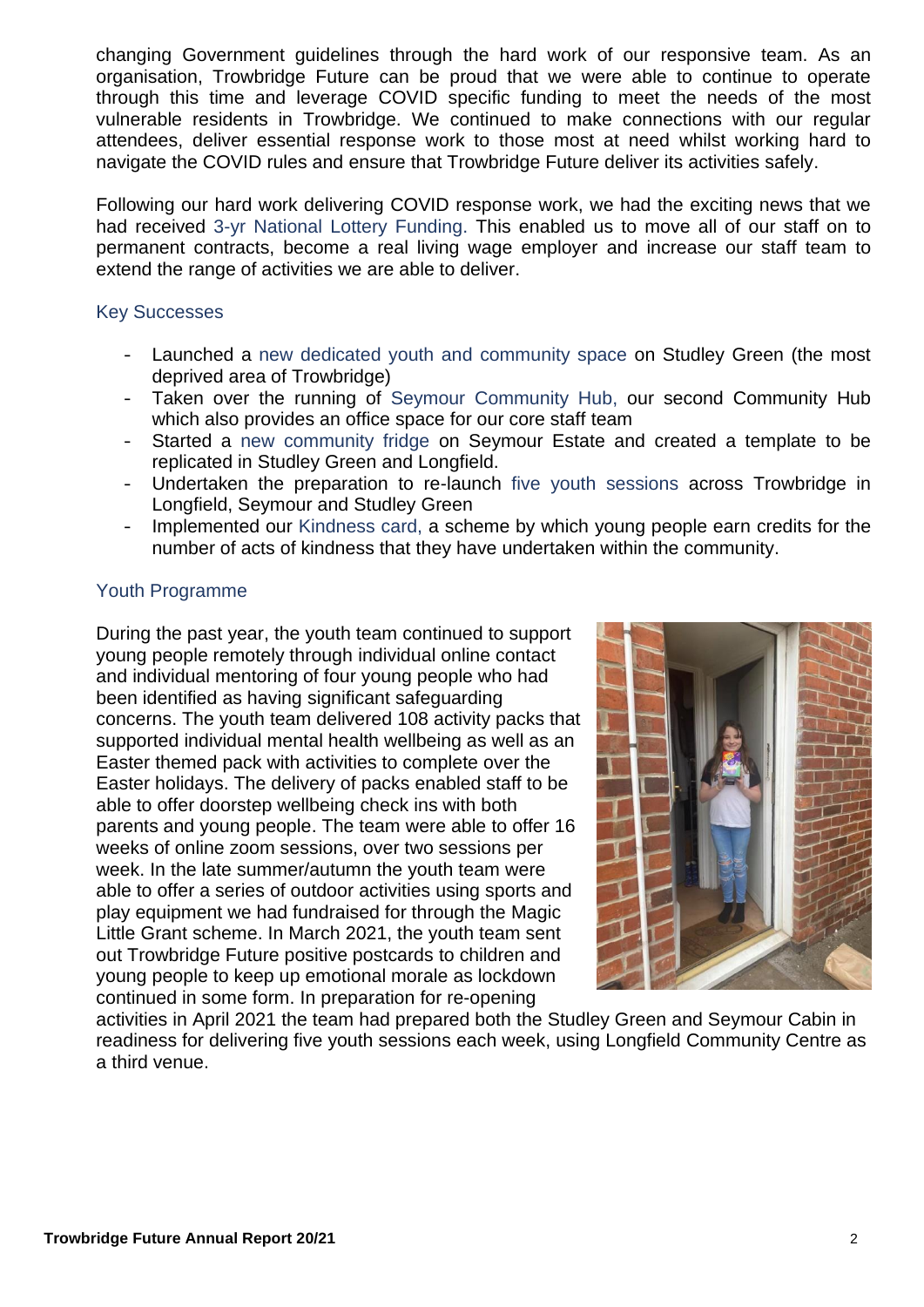

The creation of a dedicated youth space on Studley Green was a key achievement of the year. Working with Silcoa DIY SOS team (part of Selwood Housing) we were able to transform the portacabin shell into a working youth and community space. Local artist Tom Miller worked with young people to graffiti the front of the building and enable further youth ownership of the space.

Building on the community spirit that has developed across Trowbridge during COVID, Trowbridge Future have established a kindness

card. Young people from our groups who complete three random acts of kindness can now be rewarded with a voucher to spend in local independent businesses as a way of building greater connections across the town.

## We

recognise

coming out of lockdown that there is an increased need for social and emotional support we are working with the local secondary schools, local Child Wellbeing Partnership to explore ways of addressing this. We are also looking at developing a dedicated youth and community space on Longfield to ensure there is appropriate youth-led provision within all three of the most deprived areas of Trowbridge. Our youth team are committed to advocating for young people and will look to launch our youth ambassador programme to facilitate this process.



#### Community Programme

Throughout lockdown the community team worked hard to connect with our core Hub visitors through phone calls and doorstep visits, ensuring to help them with their immediate needs



such as help with shopping and collecting prescriptions. The team were also able to deliver wellbeing packs and gardening packs to vulnerable people who ordinarily participated in Hub groups such as our BeYoutiful Ladies Group. In partnership with Trowbridge Town Council the team were able to deliver and source essential food items to many further vulnerable members of the community.

In September 2020 we were able to re-open the Hub in The

Shires offering support and signposting in areas

such as mental health, housing, benefit advice, health needs and caring for the elderly. We saw an increase in anxiety and isolation, with much of our work supporting loneliness, unemployment, food and energy poverty, many people having to choose to either buy food or pay their gas and electricity bills. We were able to support referrals to the food bank, signposting to energy vouchers, debt advice and where appropriate PIP applications. In November 2020 we

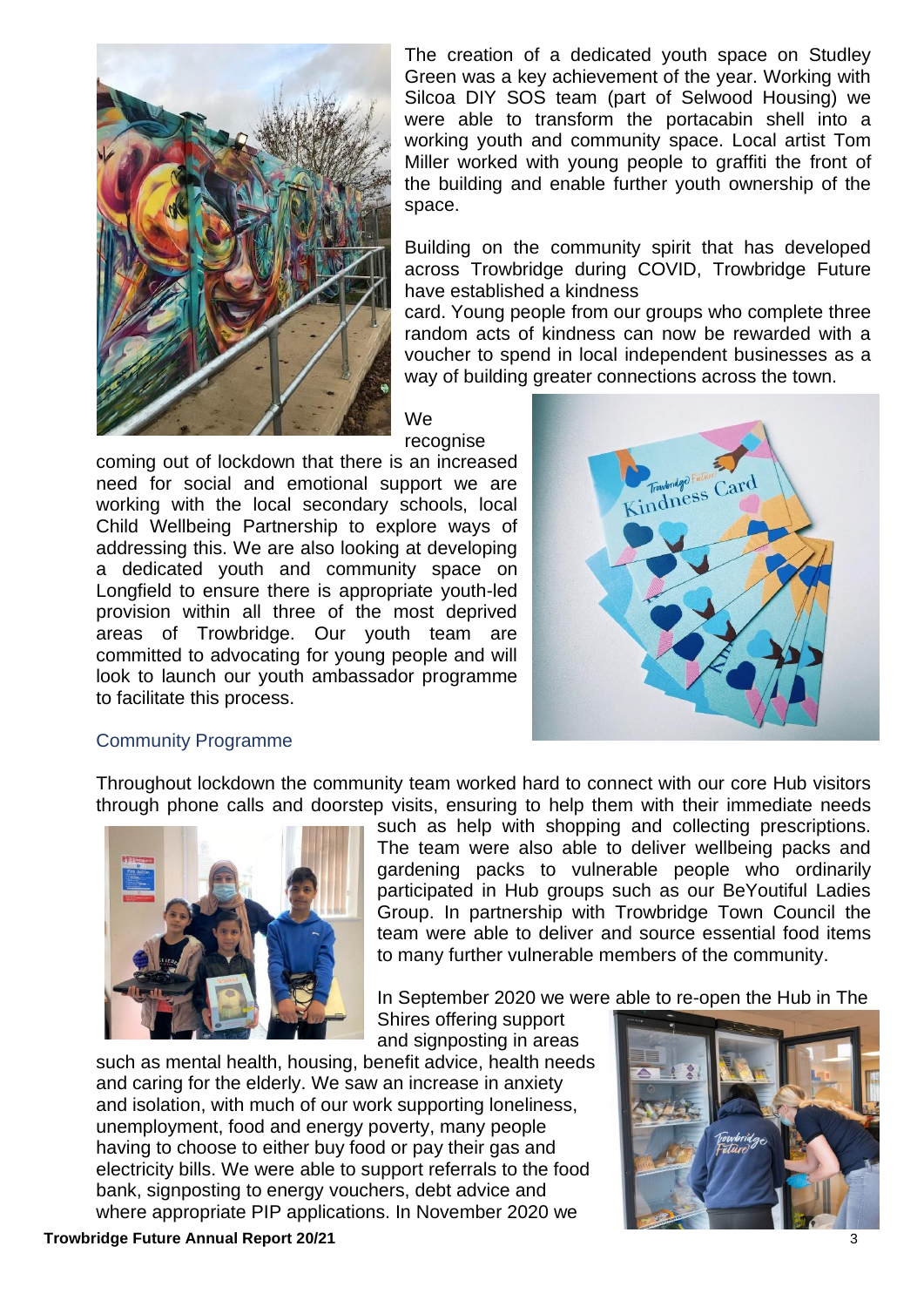were able to re-establish a Community Fridge for our Seymour Hub reaching around 50 individuals each week with unsold food items from Marks and Spencer, Lidl and Greggs. We were fortunate to run our BeYoutiful Ladies Group for several weeks to help boost selfconfidence, self-esteem, and support stress management.

We were also able to support several organisations in Chippenham and Warminster looking to establish similar Community Hubs as ourselves.

## Neighbourhoods Programme

We chose to pause the Neighbourhood and Safer Communities Partnership Meetings during this time, referring people to our Community Team to gain support during lockdown. This led to positive conversations with the Seymour Community Association and the decision to take over the running of the Community Hub on their behalf. This will be used as an opportunity to springboard our Neighbourhoods Programme in February 2022 in line with our Lottery application and Strategic Plan 2020-2023.

### **Governance**

Through National Lottery support we have been able to recruit an additional Finance and Admin Officer that will continue the development of the charity in the following areas:

- *Robust financial policy and procedures.*
- *Streamlining our HR and Policies and Procedures*
- *Creating online accounting and payroll system.*
- *Put in place sound financial management so that Trustees receive a regular financial statement and a budget projection.*

A Strategic Planning Day is planned with senior staff and trustees to revisit our Strategic Business Plan for 2021 to 2023 to review our current vision, aims, objectives and outcomes and future direction of the charity.

#### Impact and Evaluation

Bath University will be working with Trowbridge Future as an External Evaluators to enable us to track the impact of our work and the positive journey of change that people who engage in our services move into.

#### Finance

Our accounts have been externally examined and submitted to the Charity Commission within the deadline. Trowbridge Future secured £149,791 in funding (restricted and unrestricted) and made £155,037 in payments.

We secured several gifts in kind; consumables, furniture, ICT equipment, training for staff and volunteers, jackets for youth and community staff.

Trowbridge Future carried a small deficit of £5,246 in 2020-21, this is due to designated project costs that were carried forward from the previous financial year, as project activities were delayed due to the impact of COVID-19.

#### Staff Training

All staff and volunteers undertake a wide portfolio of training including Safeguarding, GDPR, Health and Safety, Fire Marshall, First Aid, Drugs and Alcohol awareness, The Prevent Duty,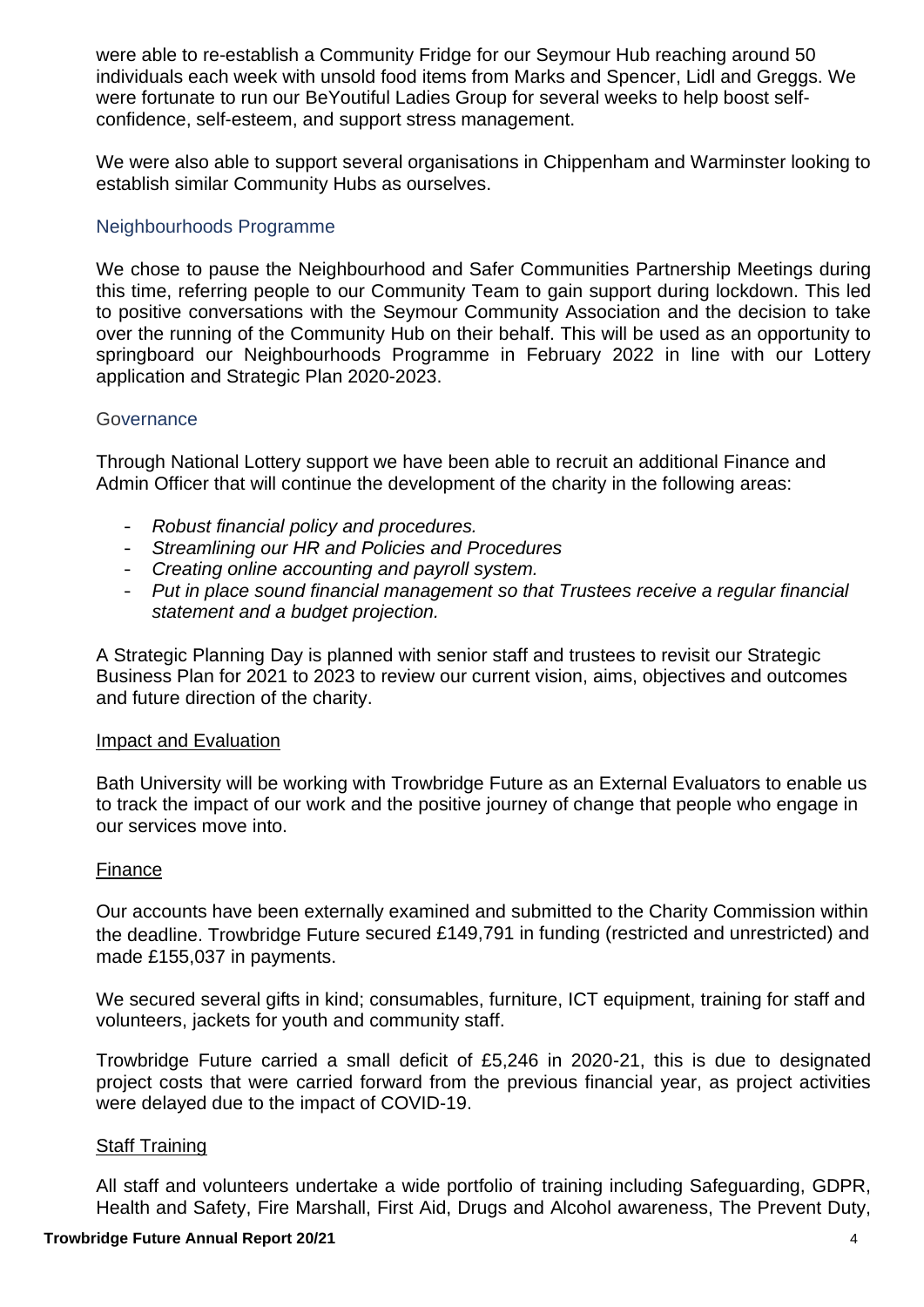Child Protection, Moving and Handling.

All staff and volunteers completed Mental Health First Aid training in July 2021. The senior managers have all started completing their Level 3 ILM in Management Training.

## Community Partners

Trowbridge Future staff have worked hard to develop strong, active local partnerships to codeliver services and provide effective signposting for our most vulnerable clients. These partnerships include: John of Gaunt School, Alzheimer's Support, Centre for Independent Living, Breakthrough Homeless Charity, Storehouse food bank, Julian House, Amber Housing, Love Sounds, Selwood Housing, Rough Sleepers Team, Sarah Bec: Helping the Homeless in the South West, Trowbridge Town Hall, TUGS: mental health users group, Ruksak4218 project that offers free clothes and essential items to local children in need, Social Services, Youth Offending Team, Trowbridge Lions, Trowbridge Sensory Garden, Wiltshire Youth for Christ, National Citizenship Service and the Stronger Families Team. Corporate partner: Banner.

Trowbridge Future are currently members of NVCO, Youth Action Wiltshire, UK Youth, Educare and Neighbourly. We actively work with the National Youth Agency to access information, resources, and training.

## **Finance Review**

### - Reserves Policy

The reserves policy is to make sure there is enough money for the charity to continue to keep working in the community for at least the next 3 months and look to grow this to up to 6 months running costs.

Principal sources of funding:

- Grant and support in-kind from Trowbridge Town Council.
- Grant applications to National Lottery, Trowbridge Local Youth Network, Wiltshire Community Foundation, WII Fund and a range of charitable trusts
- General fundraising.
- Donations from ASDA, Banner, Lidl and TESCOs.

Expenditure this year has been deployed to support the key objective of the youth and community programmes through wages of the Chief Executive, Youth Manager, Community Manager, youth and community support staff, training, equipment and consumables.

There is no investment policy.

- Trustees

Jo Trigg, Chair Margaret Howard, Vice Chair Colin Kay Stewart Palmen Alison Jones Tracy Sullivan Pat Baker Bob Brice (stood down May 2021) Hayley Bell (stood down May 2021) Verena Buchanan

**Trowbridge Future Annual Report 20/21** 5